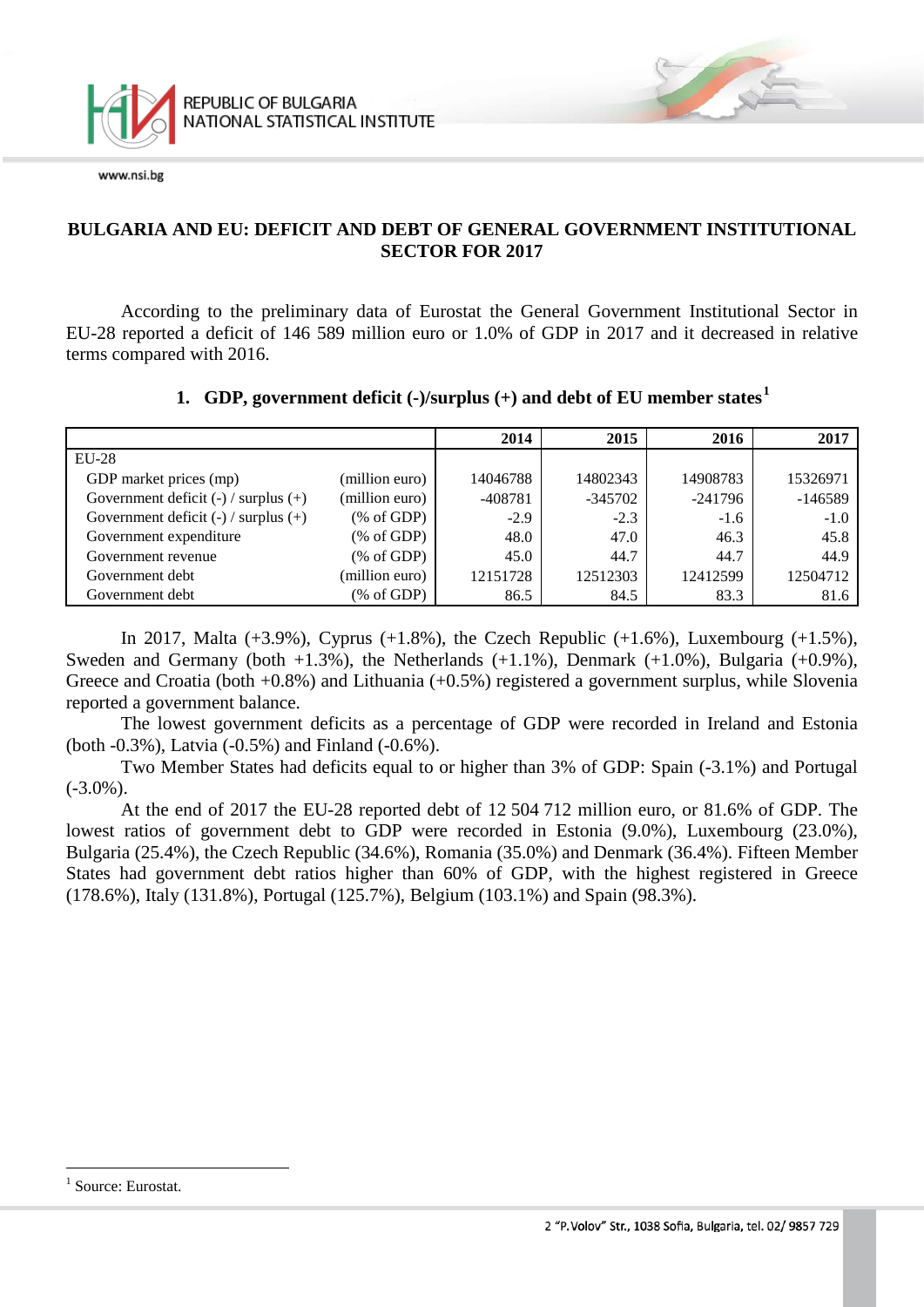

#### **Annex**

#### **Table 1**

# **GDP, government deficit (-)/surplus (+) and debt of EU member states<sup>1</sup>**

|                                          |                                                       | 2014     | 2015     | 2016     | 2017    |
|------------------------------------------|-------------------------------------------------------|----------|----------|----------|---------|
| <b>Belgium</b>                           |                                                       |          |          |          |         |
|                                          |                                                       |          |          |          |         |
| GDP mp                                   | (million euro)                                        | 400288   | 410435   | 423048   | 438485  |
| Government deficit $(-)$ / surplus $(+)$ | (million euro)                                        | $-12324$ | $-10180$ | $-10493$ | $-4523$ |
| Government deficit $(-)$ / surplus $(+)$ | $(% \mathcal{L}_{0}^{\infty}$ (% of GDP)              | $-3.1$   | $-2.5$   | $-2.5$   | $-1.0$  |
| Government expenditure                   | $(% \mathcal{L}_{0} \cap \mathcal{L}_{1})$ (% of GDP) | 55.2     | 53.8     | 53.2     | 52.2    |
| Government revenue                       | $(% \mathcal{L}_{0} \cap \mathcal{L}_{1})$ (% of GDP) | 52.1     | 51.3     | 50.8     | 51.2    |
| Government debt                          | (million euro)                                        | 428122   | 435312   | 448161   | 452170  |
| Government debt                          | $(% \mathcal{L}_{0} \cap \mathcal{L}_{1})$ (% of GDP) | 107.0    | 106.1    | 105.9    | 103.1   |
| <b>Bulgaria</b>                          |                                                       |          |          |          |         |
| GDP mp                                   | (million BGN)                                         | 83634    | 88571    | 94130    | 98631   |
| Government deficit $(-)$ / surplus $(+)$ | (million BGN)                                         | $-4561$  | $-1420$  | 209      | 920     |
| Government deficit $(-)$ / surplus $(+)$ | $(% \mathcal{L}_{0}^{\infty}$ (% of GDP)              | $-5.5$   | $-1.6$   | 0.2      | 0.9     |
| Government expenditure                   | $(% \mathcal{L}_{0}^{\mathcal{L}_{0}})$ (% of GDP)    | 42.1     | 40.7     | 35.0     | 35.2    |
| Government revenue                       | $(% \mathcal{L}_{0}^{\infty}$ (% of GDP)              | 36.6     | 39.1     | 35.2     | 36.1    |
| Government debt                          | (million BGN)                                         | 22554    | 23023    | 27321    | 25064   |
| Government debt                          | $(% \mathcal{L}_{0} \cap \mathcal{L}_{1})$ (% of GDP) | 27.0     | 26.0     | 29.0     | 25.4    |
| <b>Czech Republic</b>                    |                                                       |          |          |          |         |
| GDP mp                                   | (million CZK)                                         | 4313789  | 4595783  | 4773240  | 5055029 |
| Government deficit $(-)$ / surplus $(+)$ | (million CZK)                                         | $-90561$ | $-27929$ | 34642    | 80621   |
| Government deficit $(-)$ / surplus $(+)$ | $(% \mathcal{L}_{0}^{\mathcal{L}_{0}})$ (% of GDP)    | $-2.1$   | $-0.6$   | 0.7      | 1.6     |
| Government expenditure                   | $(% \mathcal{L}_{0}^{\infty}$ (% of GDP)              | 42.4     | 41.7     | 39.4     | 38.8    |
| Government revenue                       | $(% \mathcal{L}_{0}^{\infty}$ (% of GDP)              | 40.3     | 41.1     | 40.2     | 40.4    |
| Government debt                          | (million CZK)                                         | 1819098  | 1836255  | 1754883  | 1749141 |
| Government debt                          | $(% \mathcal{L}_{0} \cap \mathcal{L}_{1})$ (% of GDP) | 42.2     | 40.0     | 36.8     | 34.6    |

\_\_\_\_\_\_\_\_\_\_\_\_\_\_\_\_

<sup>&</sup>lt;sup>1</sup> Source: Eurostat.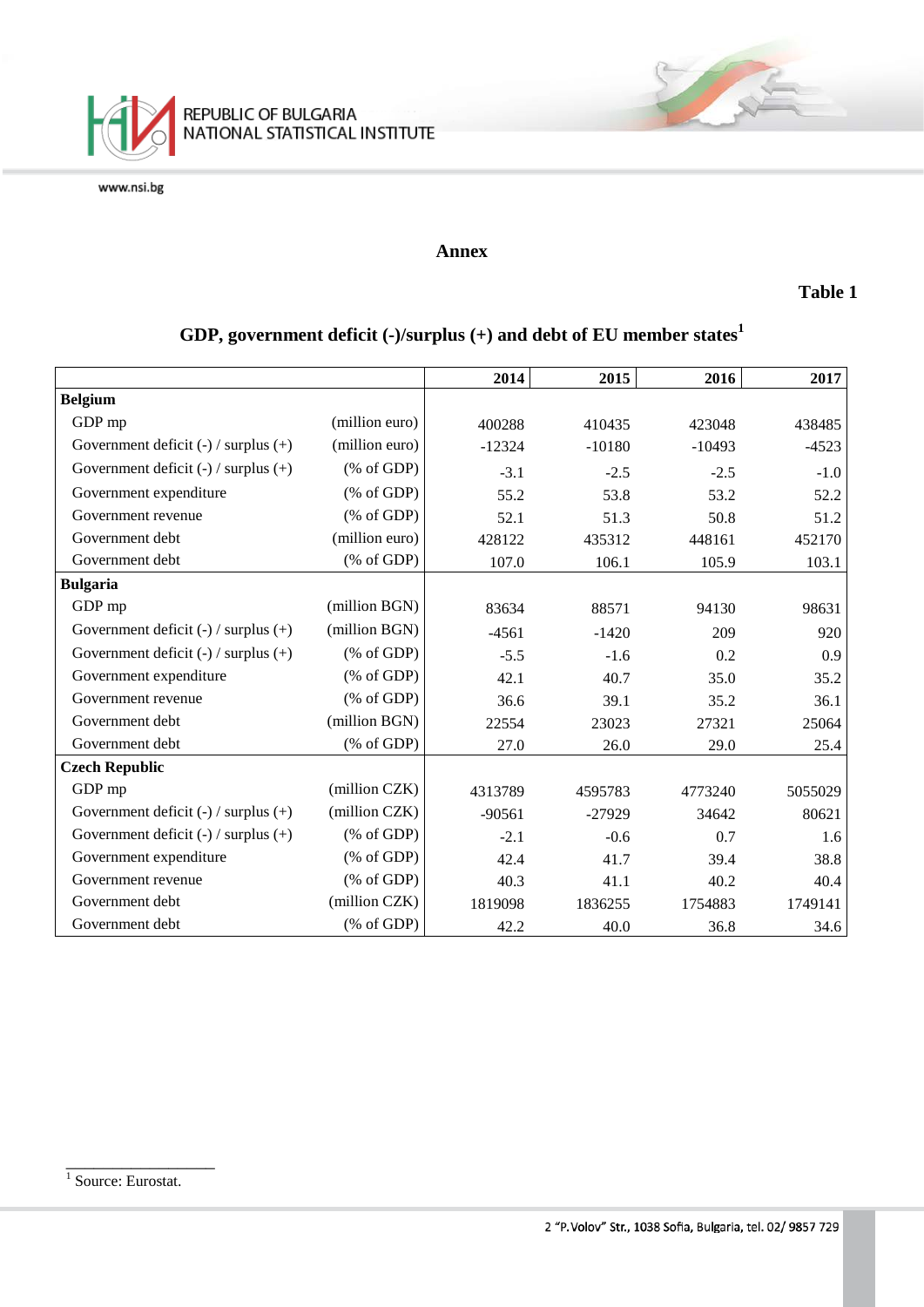

### **Table 1**

## **GDP, government deficit (-)/surplus (+) and debt of EU member states<sup>1</sup>**

(Continued)

|                                          |                                                                | 2014    | 2015     | 2016    | 2017    |
|------------------------------------------|----------------------------------------------------------------|---------|----------|---------|---------|
| <b>Denmark</b>                           |                                                                |         |          |         |         |
| GDP mp                                   | (million DKK)                                                  | 1981165 | 2027108  | 2065962 | 2145095 |
| Government deficit $(-)$ / surplus $(+)$ | (million DKK)                                                  | 22673   | $-29819$ | $-8445$ | 21460   |
| Government deficit $(-)$ / surplus $(+)$ | $(% \mathcal{L}_{0} \cap \mathcal{L}_{1})$ (% of GDP)          | 1.1     | $-1.5$   | $-0.4$  | 1.0     |
| Government expenditure                   | $(% \mathcal{L}_{0}^{\infty}$ (% of GDP)                       | 55.2    | 54.8     | 53.6    | 51.9    |
| Government revenue                       | $(% \mathcal{L}_{0} \cap \mathcal{L}_{1})$ (% of GDP)          | 56.4    | 53.3     | 53.2    | 52.9    |
| Government debt                          | (million DKK)                                                  | 877067  | 809346   | 782346  | 780934  |
| Government debt                          | $(% \mathcal{L}_{0} \cap \mathcal{L}_{1})$ (% of GDP)          | 44.3    | 39.9     | 37.9    | 36.4    |
| <b>Germany</b>                           |                                                                |         |          |         |         |
| GDP mp                                   | (million euro)                                                 | 2932470 | 3043650  | 3144050 | 3263350 |
| Government deficit $(-)$ / surplus $(+)$ | (million euro)                                                 | 15507   | 25432    | 31864   | 41215   |
| Government deficit $(-)$ / surplus $(+)$ | $(% \mathcal{L}_{0} \cap \mathcal{L}_{1})$ (% of GDP)          | 0.5     | 0.8      | 1.0     | 1.3     |
| Government expenditure                   | $(% \mathcal{L}_{0} \cap \mathcal{L}_{1})$ (% of GDP)          | 44.1    | 43.7     | 44.0    | 43.9    |
| Government revenue                       | $(% \mathcal{L}_{0} \cap \mathcal{L}_{1})$ (% of GDP)          | 44.6    | 44.5     | 45.0    | 45.2    |
| Government debt                          | (million euro)                                                 | 2192004 | 2161775  | 2145473 | 2092643 |
| Government debt                          | $(% \mathcal{L}_{0} \cap \mathcal{L}_{1})$ (% of GDP)          | 74.7    | 71.0     | 68.2    | 64.1    |
| <b>Estonia</b>                           |                                                                |         |          |         |         |
| GDP mp                                   | (million euro)                                                 | 19766   | 20348    | 21098   | 23002   |
| Government deficit $(-)$ / surplus $(+)$ | (million euro)                                                 | 134     | 14       | $-61$   | $-66$   |
| Government deficit $(-)$ / surplus $(+)$ | $(% \mathcal{L}_{0}^{\ast} \times \mathcal{L}_{1})$ (% of GDP) | 0.7     | 0.1      | $-0.3$  | $-0.3$  |
| Government expenditure                   | $(% \mathcal{L}_{0} \cap \mathcal{L}_{1})$ (% of GDP)          | 38.4    | 40.2     | 40.6    | 40.2    |
| Government revenue                       | $(% \mathcal{L}_{0} \cap \mathcal{L}_{1})$ (% of GDP)          | 39.1    | 40.3     | 40.3    | 39.9    |
| Government debt                          | (million euro)                                                 | 2108    | 2035     | 1987    | 2066    |
| Government debt                          | (% of GDP)                                                     | 10.7    | 10.0     | 9.4     | 9.0     |
| <b>Ireland</b>                           |                                                                |         |          |         |         |
| GDP mp                                   | (million euro)                                                 | 194537  | 262037   | 275567  | 296152  |
| Government deficit $(-)$ / surplus $(+)$ | (million euro)                                                 | $-7062$ | $-4952$  | $-1422$ | $-1014$ |
| Government deficit $(-)$ / surplus $(+)$ | $(% \mathcal{L}_{0} \cap \mathcal{L}_{1})$ (% of GDP)          | $-3.6$  | $-1.9$   | $-0.5$  | $-0.3$  |
| Government expenditure                   | $(% \mathcal{L}_{0}^{\infty}$ (% of GDP)                       | 37.6    | 28.9     | 27.1    | 26.1    |
| Government revenue                       | $(% \mathcal{L}_{0} \cap \mathcal{L}_{1})$ (% of GDP)          | 33.9    | 27.0     | 26.6    | 25.7    |
| Government debt                          | (million euro)                                                 | 203355  | 201631   | 200693  | 201294  |
| Government debt                          | $(% \mathcal{L}_{0} \cap \mathcal{L}_{1})$ (% of GDP)          | 104.5   | 76.9     | 72.8    | 68.0    |

\_\_\_\_\_\_\_\_\_\_\_\_\_ <sup>1</sup> Source: Eurostat.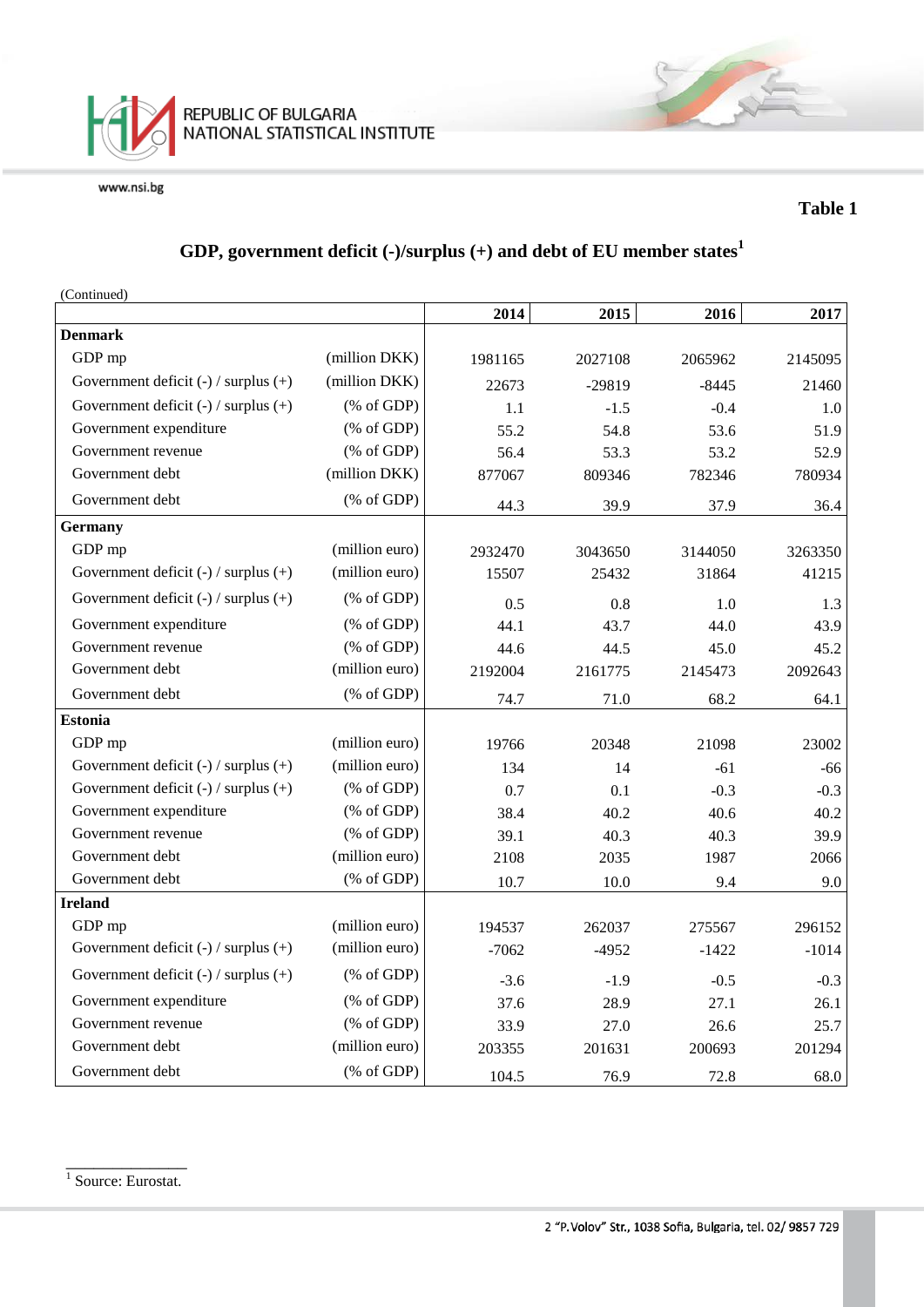

### **Table 1**

## **GDP, government deficit (-)/surplus (+) and debt of EU member states<sup>1</sup>**

(Continued)

|                                          |                                                                 | 2014     | 2015     | 2016     | 2017     |
|------------------------------------------|-----------------------------------------------------------------|----------|----------|----------|----------|
| Greece                                   |                                                                 |          |          |          |          |
| GDP mp                                   | (million euro)                                                  | 178656   | 176312   | 174199   | 177735   |
| Government deficit (-) / surplus (+)     | (million euro)                                                  | $-6460$  | -9990    | 1094     | 1454     |
| Government deficit $(-)$ / surplus $(+)$ | $(% \mathcal{L}_{0} \cap \mathcal{L}_{1})$ (% of GDP)           | $-3.6$   | $-5.7$   | 0.6      | 0.8      |
| Government expenditure                   | $(% \mathcal{L}_{0} \cap \mathcal{L}_{1})$ (% of GDP)           | 50.2     | 53.8     | 49.5     | 48.0     |
| Government revenue                       | $(% \mathcal{L}_{0} \cap \mathcal{L}_{1})$ (% of GDP)           | 46.6     | 48.2     | 50.2     | 48.8     |
| Government debt                          | (million euro)                                                  | 319629   | 311724   | 315009   | 317407   |
| Government debt                          | $(% \mathcal{L}_{0} \cap \mathcal{L}_{1})$ (% of GDP)           | 178.9    | 176.8    | 180.8    | 178.6    |
| <b>Spain</b>                             |                                                                 |          |          |          |          |
| GDP mp                                   | (million euro)                                                  | 1037820  | 1079998  | 1118522  | 1163662  |
| Government deficit (-) / surplus (+)     | (million euro)                                                  | $-61942$ | $-57004$ | $-50401$ | $-36233$ |
| Government deficit $(-)$ / surplus $(+)$ | $(% \mathcal{L}_{0}^{\ast }\otimes \mathcal{L}_{1})$ (% of GDP) | $-6.0$   | $-5.3$   | $-4.5$   | $-3.1$   |
| Government expenditure                   | $(% \mathcal{L}_{0} \cap \mathcal{L}_{1})$ (% of GDP)           | 44.8     | 43.8     | 42.2     | 41.0     |
| Government revenue                       | $(% \mathcal{L}_{0} \cap \mathcal{L}_{1})$ (% of GDP)           | 38.9     | 38.5     | 37.7     | 37.9     |
| Government debt                          | (million euro)                                                  | 1041624  | 1073934  | 1107220  | 1144298  |
| Government debt                          | (% of GDP)                                                      | 100.4    | 99.4     | 99.0     | 98.3     |
| <b>France</b>                            |                                                                 |          |          |          |          |
| GDP mp                                   | (million euro)                                                  | 2149765  | 2198432  | 2228568  | 2287402  |
| Government deficit $(-)$ / surplus $(+)$ | (million euro)                                                  | $-83941$ | -79697   | $-75939$ | $-59341$ |
| Government deficit $(-)$ / surplus $(+)$ | $(% \mathcal{L}_{0} \cap \mathcal{L}_{1})$ (% of GDP)           | $-3.9$   | $-3.6$   | $-3.4$   | $-2.6$   |
| Government expenditure                   | $(% \mathcal{L}_{0} \cap \mathcal{L}_{1})$ (% of GDP)           | 57.2     | 56.8     | 56.6     | 56.5     |
| Government revenue                       | $(% \mathcal{L}_{0} \cap \mathcal{L}_{1})$ (% of GDP)           | 53.3     | 53.2     | 53.2     | 53.9     |
| Government debt                          | (million euro)                                                  | 2039852  | 2101251  | 2152523  | 2218436  |
| Government debt                          | $(% \mathcal{L}_{0} \cap \mathcal{L}_{1})$ (% of GDP)           | 94.9     | 95.6     | 96.6     | 97.0     |
| Croatia                                  |                                                                 |          |          |          |          |
| GDP mp                                   | (million HRK)                                                   | 331266   | 338975   | 349410   | 363310   |
| Government deficit $(-)$ / surplus $(+)$ | (million HRK)                                                   | $-17033$ | $-11687$ | $-3275$  | 2754     |
| Government deficit $(-)$ / surplus $(+)$ | $(% \mathcal{L}_{0} \cap \mathcal{L}_{1})$ (% of GDP)           | $-5.1$   | $-3.4$   | $-0.9$   | 0.8      |
| Government expenditure                   | $(% \mathcal{L}_{0} \cap \mathcal{L}_{1})$ (% of GDP)           | 48.1     | 48.4     | 47.2     | 45.3     |
| Government revenue                       | $(% \mathcal{L}_{0} \cap \mathcal{L}_{1})$ (% of GDP)           | 43.0     | 44.9     | 46.3     | 46.0     |
| Government debt                          | (million HRK)                                                   | 278366   | 284203   | 281738   | 283313   |
| Government debt                          | $(% \mathcal{L}_{0} \cap \mathcal{L}_{1})$ (% of GDP)           | 84.0     | 83.8     | 80.6     | 78.0     |

\_\_\_\_\_\_\_\_\_\_\_\_\_\_\_\_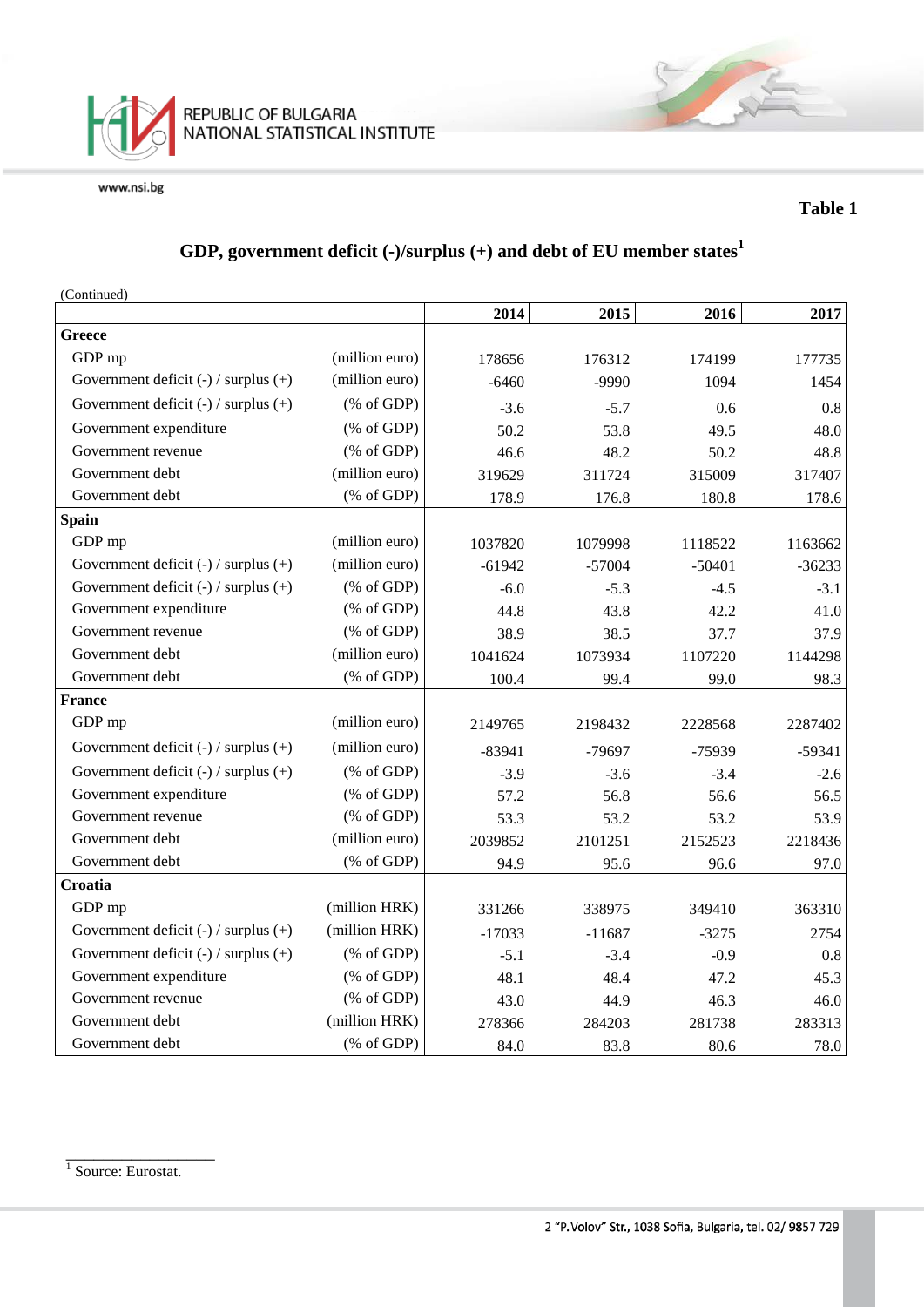

### **Table 1**

## **GDP, government deficit (-)/surplus (+) and debt of EU member states<sup>1</sup>**

| (Continued)                              |                                                               |          |          |          |          |
|------------------------------------------|---------------------------------------------------------------|----------|----------|----------|----------|
|                                          |                                                               | 2014     | 2015     | 2016     | 2017     |
| <b>Italy</b>                             |                                                               |          |          |          |          |
| GDP mp                                   | (million euro)                                                | 1621827  | 1652622  | 1680948  | 1716935  |
| Government deficit $(-)$ / surplus $(+)$ | (million euro)                                                | $-48426$ | $-42567$ | $-41638$ | $-39691$ |
| Government deficit $(-)$ / surplus $(+)$ | $(% \mathcal{L}_{0}^{\infty}$ (% of GDP)                      | $-3.0$   | $-2.6$   | $-2.5$   | $-2.3$   |
| Government expenditure                   | $(% \mathcal{L}_{0}$ (% of GDP)                               | 50.9     | 50.3     | 49.3     | 48.9     |
| Government revenue                       | $(% \mathcal{L}_{0}$ (% of GDP)                               | 47.9     | 47.7     | 46.9     | 46.6     |
| Government debt                          | (million euro)                                                | 2137320  | 2173387  | 2219546  | 2263056  |
| Government debt                          | $(% \mathcal{L}_{0} \cap \mathcal{L}_{1})$ (% of GDP)         | 131.8    | 131.5    | 132.0    | 131.8    |
| <b>Cyprus</b>                            |                                                               |          |          |          |          |
| GDP mp                                   | (million euro)                                                | 17606    | 17742    | 18219    | 19214    |
| Government deficit $(-)$ / surplus $(+)$ | (million euro)                                                | $-1577$  | $-236$   | 59       | 344      |
| Government deficit $(-)$ / surplus $(+)$ | $(% \mathcal{L}_{0} \cap \mathcal{L}_{1})$ (% of GDP)         | $-9.0$   | $-1.3$   | 0.3      | 1.8      |
| Government expenditure                   | $(% \mathcal{L}_{0}^{\infty}$ (% of GDP)                      | 48.8     | 40.7     | 38.6     | 38.2     |
| Government revenue                       | $(% \mathcal{L}_{0} \cap \mathcal{L}_{1})$ (% of GDP)         | 39.8     | 39.3     | 38.9     | 40.0     |
| Government debt                          | (million euro)                                                | 18922    | 19072    | 19418    | 18725    |
| Government debt                          | $(% \mathcal{L}_{0}$ (% of GDP)                               | 107.5    | 107.5    | 106.6    | 97.5     |
| Latvia                                   |                                                               |          |          |          |          |
| GDP mp                                   | (million euro)                                                | 23618    | 24320    | 24926    | 26857    |
| Government deficit $(-)$ / surplus $(+)$ | (million euro)                                                | $-352$   | $-331$   | 16       | $-131$   |
| Government deficit $(-)$ / surplus $(+)$ | $(% \mathcal{L}_{0}$ (% of GDP)                               | $-1.5$   | $-1.4$   | 0.1      | $-0.5$   |
| Government expenditure                   | $(% \mathcal{L}_{0}^{\infty}$ (% of GDP)                      | 38.1     | 38.2     | 37.1     | 38.0     |
| Government revenue                       | $(% \mathcal{L}_{0} \cap \mathcal{L}_{1})$ (% of GDP)         | 36.6     | 36.9     | 37.2     | 37.5     |
| Government debt                          | (million euro)                                                | 9669     | 8953     | 10092    | 10782    |
| Government debt                          | $(% \mathcal{L}_{0} \cap \mathcal{L}_{1})$ (% of GDP)         | 40.9     | 36.8     | 40.5     | 40.1     |
| Lithuania                                |                                                               |          |          |          |          |
| GDP mp                                   | (million euro)                                                | 36568    | 37427    | 38668    | 41857    |
| Government deficit $(-)$ / surplus $(+)$ | (million euro)                                                | $-226$   | $-92$    | 103      | 221      |
| Government deficit $(-)$ / surplus $(+)$ | $(% \mathcal{L}_{0}$ (% of GDP)                               | $-0.6$   | $-0.2$   | 0.3      | 0.5      |
| Government expenditure                   | $(% \mathcal{L}_{0}^{\ast }\circ \mathcal{L}_{1})$ (% of GDP) | 34.6     | 34.9     | 34.2     | 33.3     |
| Government revenue                       | $(% \mathcal{L}_{0} \cap \mathcal{L}_{1})$ (% of GDP)         | 34.0     | 34.6     | 34.5     | 33.8     |
| Government debt                          | (million euro)                                                | 14825    | 15940    | 15514    | 16632    |
| Government debt                          | $(% \mathcal{L}_{0} \cap \mathcal{L}_{1})$ (% of GDP)         | 40.5     | 42.6     | 40.1     | 39.7     |

<sup>1</sup> Source: Eurostat.

\_\_\_\_\_\_\_\_\_\_\_\_\_\_\_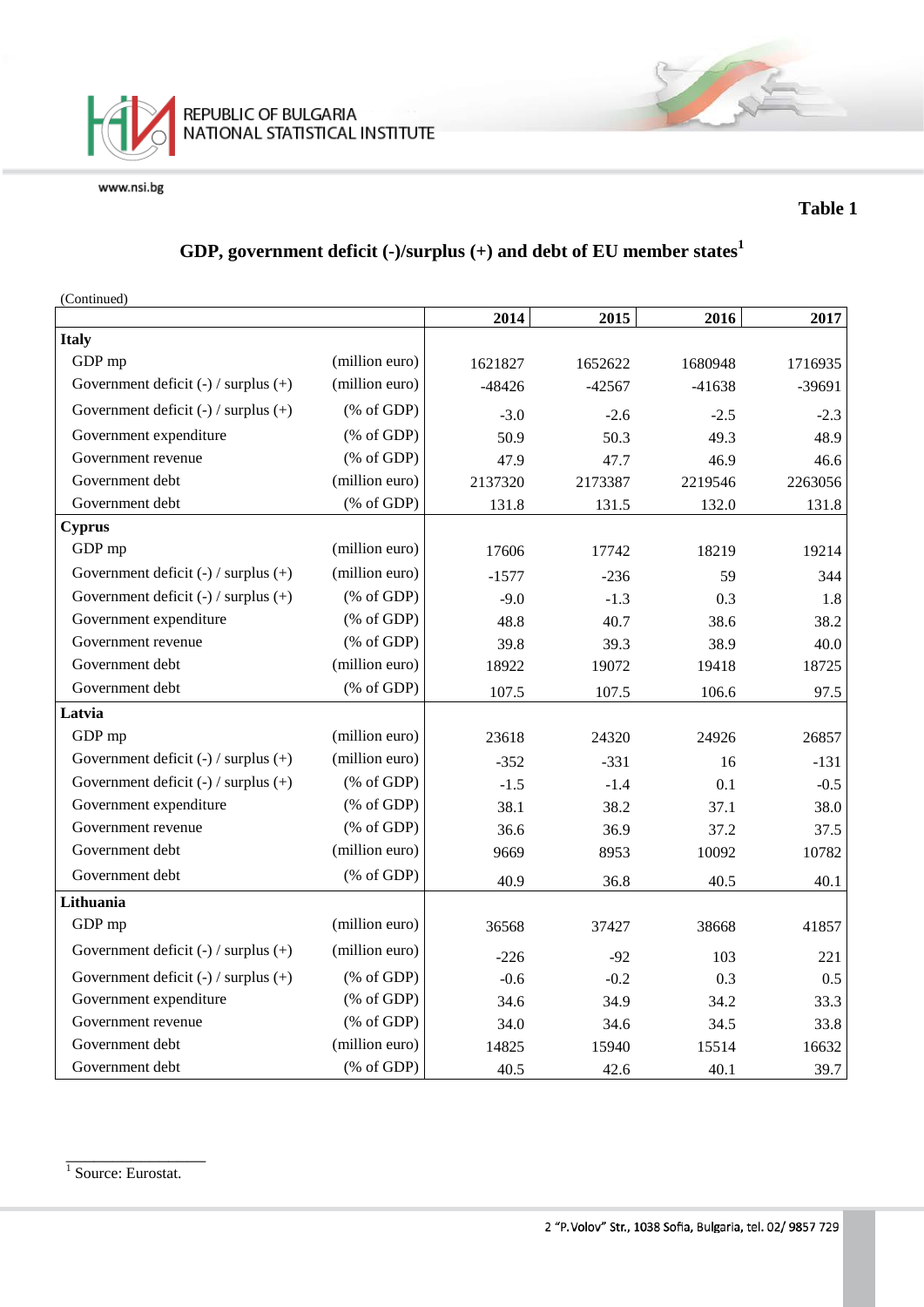

### **Table 1**

## **GDP, government deficit (-)/surplus (+) and debt of EU member states<sup>1</sup>**

(Continued)

|                                          |                                                       | 2014      | 2015      | 2016     | 2017     |
|------------------------------------------|-------------------------------------------------------|-----------|-----------|----------|----------|
| Luxembourg                               |                                                       |           |           |          |          |
| GDP mp                                   | (million euro)                                        | 49993     | 52102     | 53005    | 55378    |
| Government deficit (-) / surplus (+)     | (million euro)                                        | 663       | 710       | 856      | 839      |
| Government deficit $(-)$ / surplus $(+)$ | $(% \mathcal{L}_{0} \cap \mathcal{L}_{1})$ (% of GDP) | 1.3       | 1.4       | 1.6      | 1.5      |
| Government expenditure                   | $(% \mathcal{L}_{0} \cap \mathcal{L}_{1})$ (% of GDP) | 41.8      | 41.5      | 42.1     | 42.9     |
| Government revenue                       | $(% \mathcal{L}_{0} \cap \mathcal{L}_{1})$ (% of GDP) | 43.1      | 42.9      | 43.7     | 44.4     |
| Government debt                          | (million euro)                                        | 11330     | 11446     | 11024    | 12709    |
| Government debt                          | $(% \mathcal{L}_{0}$ (% of GDP)                       | 22.7      | 22.0      | 20.8     | 23.0     |
| <b>Hungary</b>                           |                                                       |           |           |          |          |
| GDP mp                                   | (million HUF)                                         | 32591713  | 34324110  | 35420320 | 38183290 |
| Government deficit $(-)$ / surplus $(+)$ | (million HUF)                                         | $-846970$ | $-654195$ | -589439  | -746319  |
| Government deficit $(-)$ / surplus $(+)$ | $(% \mathcal{L}_{0} \cap \mathcal{L}_{1})$ (% of GDP) | $-2.6$    | $-1.9$    | $-1.7$   | $-2.0$   |
| Government expenditure                   | $(% \mathcal{L}_{0} \cap \mathcal{L}_{1})$ (% of GDP) | 49.4      | 50.1      | 46.5     | 46.5     |
| Government revenue                       | $(% \mathcal{L}_{0} \cap \mathcal{L}_{1})$ (% of GDP) | 46.8      | 48.2      | 44.9     | 44.5     |
| Government debt                          | (million HUF)                                         | 24975014  | 26336529  | 26912198 | 28095665 |
| Government debt                          | $(% \mathcal{L}_{0} \cap \mathcal{L}_{1})$ (% of GDP) | 76.6      | 76.7      | 76.0     | 73.6     |
| <b>Malta</b>                             |                                                       |           |           |          |          |
| GDP mp                                   | (million euro)                                        | 8454      | 9517      | 10192    | 11109    |
| Government deficit $(-)$ / surplus $(+)$ | (million euro)                                        | $-149$    | $-104$    | 101      | 437      |
| Government deficit $(-)$ / surplus $(+)$ | $(% \mathcal{L}_{0} \cap \mathcal{L}_{1})$ (% of GDP) | $-1.8$    | $-1.1$    | 1.0      | 3.9      |
| Government expenditure                   | $(% \mathcal{L}_{0} \cap \mathcal{L}_{1})$ (% of GDP) | 41.3      | 40.1      | 37.1     | 36.5     |
| Government revenue                       | $(% \mathcal{L}_{0} \cap \mathcal{L}_{1})$ (% of GDP) | 39.6      | 39.0      | 38.1     | 40.5     |
| Government debt                          | (million euro)                                        | 5390      | 5586      | 5728     | 5643     |
| Government debt                          | $(% \mathcal{L}_{0}$ (% of GDP)                       | 63.8      | 58.7      | 56.2     | 50.8     |
| <b>Netherlands</b>                       |                                                       |           |           |          |          |
| GDP mp                                   | (million euro)                                        | 663008    | 683457    | 702641   | 733168   |
| Government deficit $(-)$ / surplus $(+)$ | (million euro)                                        | $-15028$  | $-14019$  | 2573     | 8014     |
| Government deficit $(-)$ / surplus $(+)$ | $(% \mathcal{L}_{0} \cap \mathcal{L}_{1})$ (% of GDP) | $-2.3$    | $-2.1$    | 0.4      | 1.1      |
| Government expenditure                   | $(% \mathcal{L}_{0} \cap \mathcal{L}_{1})$ (% of GDP) | 46.2      | 44.9      | 43.4     | 42.6     |
| Government revenue                       | $(% \mathcal{L}_{0} \cap \mathcal{L}_{1})$ (% of GDP) | 43.9      | 42.8      | 43.8     | 43.7     |
| Government debt                          | (million euro)                                        | 450615    | 441401    | 434205   | 416067   |
| Government debt                          | $(% \mathcal{L}_{0} \cap \mathcal{L}_{1})$ (% of GDP) | 68.0      | 64.6      | 61.8     | 56.7     |

\_\_\_\_\_\_\_\_\_\_\_\_\_\_\_ <sup>1</sup> Source: Eurostat.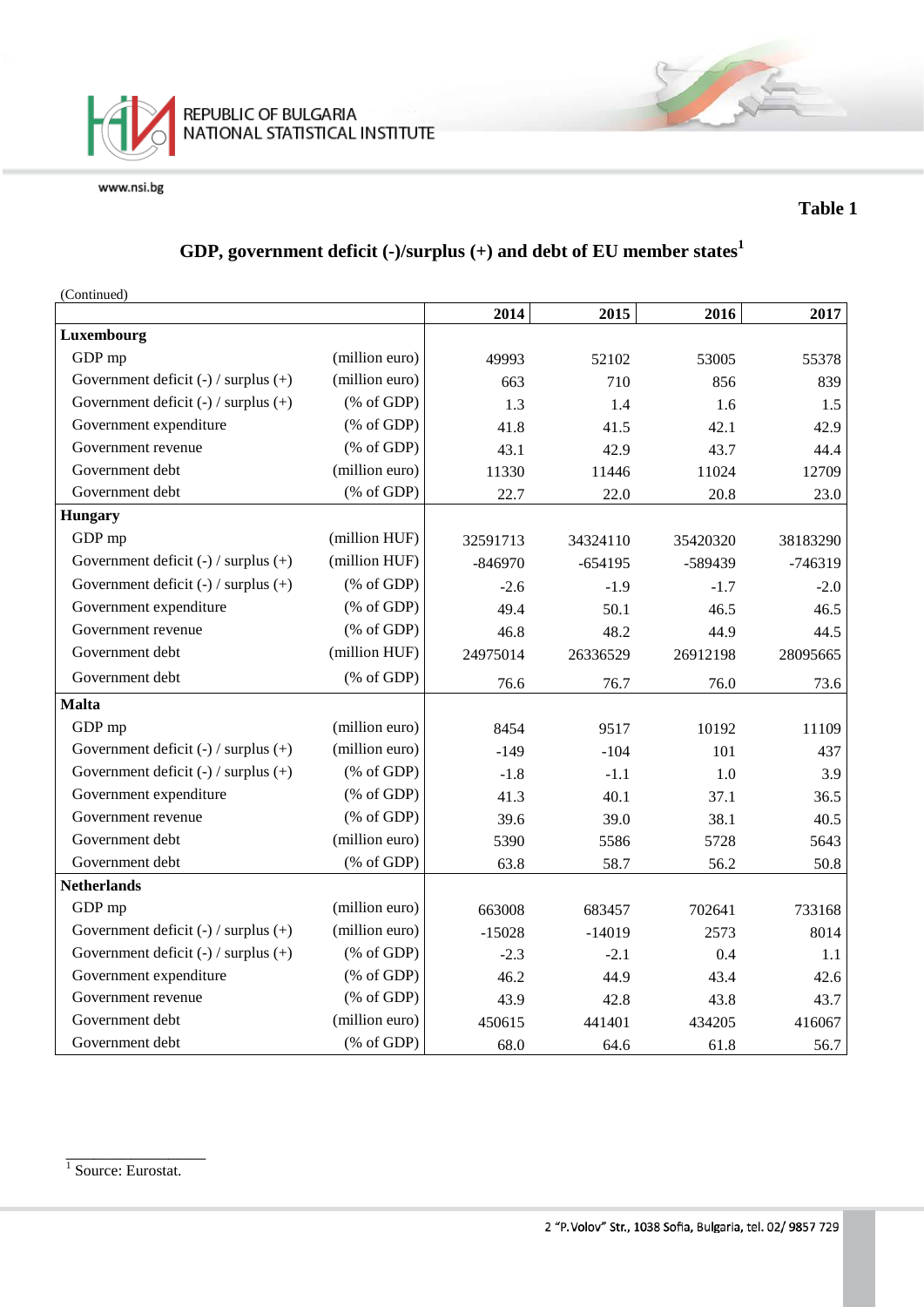

### **Table 1**

## **GDP, government deficit (-)/surplus (+) and debt of EU member states<sup>1</sup>**

(Continued)

|                                          |                                                       | 2014     | 2015     | 2016     | 2017     |
|------------------------------------------|-------------------------------------------------------|----------|----------|----------|----------|
| Austria                                  |                                                       |          |          |          |          |
| GDP mp                                   | (million euro)                                        | 333063   | 344493   | 353297   | 369218   |
| Government deficit (-) / surplus (+)     | (million euro)                                        | $-9092$  | $-3602$  | $-5622$  | $-2589$  |
| Government deficit $(-)$ / surplus $(+)$ | $(% \mathcal{L}_{0} \cap \mathcal{L}_{1})$ (% of GDP) | $-2.7$   | $-1.0$   | $-1.6$   | $-0.7$   |
| Government expenditure                   | $(% \mathcal{L}_{0} \cap \mathcal{L}_{1})$ (% of GDP) | 52.3     | 51.0     | 50.6     | 49.1     |
| Government revenue                       | $(% \mathcal{L}_{0} \cap \mathcal{L}_{1})$ (% of GDP) | 49.6     | 49.9     | 49.0     | 48.4     |
| Government debt                          | (million euro)                                        | 279862   | 291393   | 295200   | 289490   |
| Government debt                          | $(% \mathcal{L}_{0} \cap \mathcal{L}_{1})$ (% of GDP) | 84.0     | 84.6     | 83.6     | 78.4     |
| Poland                                   |                                                       |          |          |          |          |
| GDP mp                                   | (million PLN)                                         | 1719769  | 1799392  | 1858468  | 1982080  |
| Government deficit $(-)$ / surplus $(+)$ | (million PLN)                                         | $-62338$ | $-47632$ | $-43642$ | $-32953$ |
| Government deficit $(-)$ / surplus $(+)$ | $(% \mathcal{L}_{0} \cap \mathcal{L}_{1})$ (% of GDP) | $-3.6$   | $-2.6$   | $-2.3$   | $-1.7$   |
| Government expenditure                   | $(% \mathcal{L}_{0} \cap \mathcal{L}_{1})$ (% of GDP) | 42.3     | 41.6     | 41.1     | 41.2     |
| Government revenue                       | $(% \mathcal{L}_{0} \cap \mathcal{L}_{1})$ (% of GDP) | 38.6     | 38.9     | 38.8     | 39.6     |
| Government debt                          | (million PLN)                                         | 864240   | 919889   | 1006585  | 1003399  |
| Government debt                          | $(% \mathcal{L}_{0} \cap \mathcal{L}_{1})$ (% of GDP) | 50.3     | 51.1     | 54.2     | 50.6     |
| Portugal                                 |                                                       |          |          |          |          |
| GDP mp                                   | (million euro)                                        | 173079   | 179809   | 185494   | 193049   |
| Government deficit $(-)$ / surplus $(+)$ | (million euro)                                        | $-12402$ | $-7918$  | $-3665$  | $-5709$  |
| Government deficit $(-)$ / surplus $(+)$ | $(% \mathcal{L}_{0} \cap \mathcal{L}_{1})$ (% of GDP) | $-7.2$   | $-4.4$   | $-2.0$   | $-3.0$   |
| Government expenditure                   | $(% \mathcal{L}_{0} \cap \mathcal{L}_{1})$ (% of GDP) | 51.8     | 48.2     | 44.9     | 45.9     |
| Government revenue                       | $(% \mathcal{L}_{0} \cap \mathcal{L}_{1})$ (% of GDP) | 44.6     | 43.8     | 43.0     | 42.9     |
| Government debt                          | (million euro)                                        | 226041   | 231513   | 240883   | 242620   |
| Government debt                          | $(% \mathcal{L}_{0} \cap \mathcal{L}_{1})$ (% of GDP) | 130.6    | 128.8    | 129.9    | 125.7    |
| Romania                                  |                                                       |          |          |          |          |
| GDP mp                                   | (million RON)                                         | 668144   | 712659   | 762342   | 858333   |
| Government deficit $(-)$ / surplus $(+)$ | (million RON)                                         | $-8942$  | $-5653$  | $-22678$ | $-25018$ |
| Government deficit $(-)$ / surplus $(+)$ | $(% \mathcal{L}_{0} \cap \mathcal{L}_{1})$ (% of GDP) | $-1.3$   | $-0.8$   | $-3.0$   | $-2.9$   |
| Government expenditure                   | $(% \mathcal{L}_{0} \cap \mathcal{L}_{1})$ (% of GDP) | 35.0     | 35.8     | 34.6     | 33.4     |
| Government revenue                       | $(% \mathcal{L}_{0} \cap \mathcal{L}_{1})$ (% of GDP) | 33.6     | 35.0     | 31.6     | 30.5     |
| Government debt                          | (million RON)                                         | 261401   | 268595   | 284958   | 300777   |
| Government debt                          | $(% \mathcal{L}_{0} \cap \mathcal{L}_{1})$ (% of GDP) | 39.1     | 37.7     | 37.4     | 35.0     |

\_\_\_\_\_\_\_\_\_\_\_\_\_\_ <sup>1</sup> Source: Eurostat.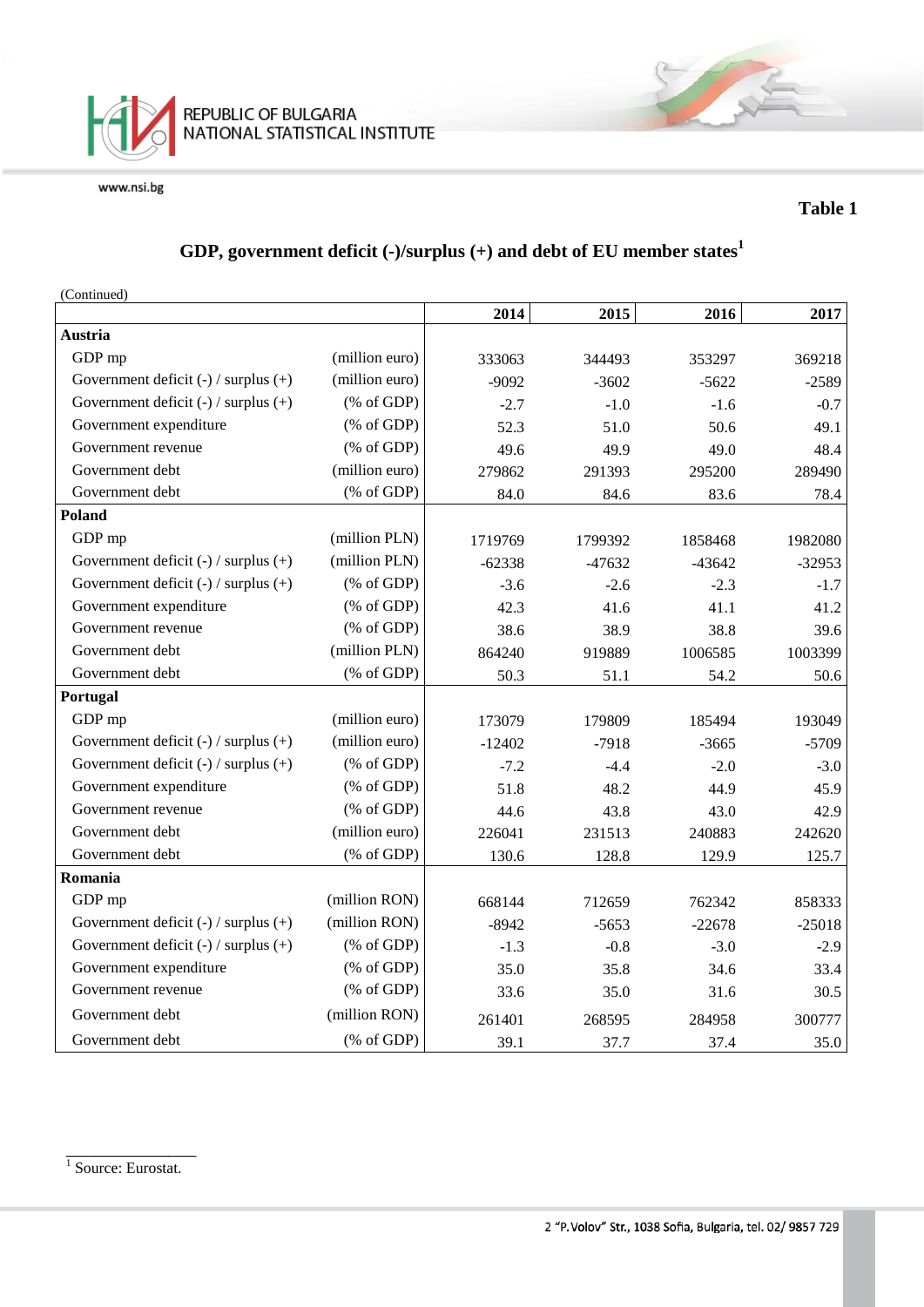

### **Table 1**

# **GDP, government deficit (-)/surplus (+) and debt of EU member states<sup>1</sup>**

| (Continued)                              |                                                       |         |         |         |         |
|------------------------------------------|-------------------------------------------------------|---------|---------|---------|---------|
|                                          |                                                       | 2014    | 2015    | 2016    | 2017    |
| Slovenia                                 |                                                       |         |         |         |         |
| GDP mp                                   | (million euro)                                        | 37615   | 38837   | 40418   | 43278   |
| Government deficit $(-)$ / surplus $(+)$ | (million euro)                                        | $-2075$ | $-1109$ | $-781$  | 13      |
| Government deficit $(-)$ / surplus $(+)$ | $(\% \text{ of GDP})$                                 | $-5.5$  | $-2.9$  | $-1.9$  | 0.0     |
| Government expenditure                   | $(% \mathcal{L}_{0}^{\infty}$ (% of GDP)              | 49.9    | 47.7    | 45.3    | 43.1    |
| Government revenue                       | $(% \mathcal{L}_{0}^{\infty}$ (% of GDP)              | 44.3    | 44.9    | 43.3    | 43.1    |
| Government debt                          | (million euro)                                        | 30220   | 32087   | 31753   | 31860   |
| Government debt                          | $(% \mathcal{L}_{0} \cap \mathcal{L}_{1})$ (% of GDP) | 80.3    | 82.6    | 78.6    | 73.6    |
| Slovakia                                 |                                                       |         |         |         |         |
| GDP mp                                   | (million euro)                                        | 76088   | 78896   | 81154   | 84985   |
| Government deficit $(-)$ / surplus $(+)$ | (million euro)                                        | $-2056$ | $-2151$ | $-1791$ | $-884$  |
| Government deficit $(-)$ / surplus $(+)$ | $(\% \text{ of GDP})$                                 | $-2.7$  | $-2.7$  | $-2.2$  | $-1.0$  |
| Government expenditure                   | $(% \mathcal{L}_{0}^{\infty}$ (% of GDP)              | 42.0    | 45.2    | 41.5    | 40.4    |
| Government revenue                       | $(% \mathcal{L}_{0}^{\infty}$ (% of GDP)              | 39.3    | 42.5    | 39.3    | 39.4    |
| Government debt                          | (million euro)                                        | 40725   | 41295   | 42053   | 43226   |
| Government debt                          | $(% \mathcal{L}_{0} \cap \mathcal{L}_{1})$ (% of GDP) | 53.5    | 52.3    | 51.8    | 50.9    |
| <b>Finland</b>                           |                                                       |         |         |         |         |
| GDP mp                                   | (million euro)                                        | 205474  | 209604  | 215773  | 223522  |
| Government deficit $(-)$ / surplus $(+)$ | (million euro)                                        | $-6597$ | $-5782$ | $-3867$ | $-1279$ |
| Government deficit $(-)$ / surplus $(+)$ | % of GDP                                              | $-3.2$  | $-2.8$  | $-1.8$  | $-0.6$  |
| Government expenditure                   | $(% \mathcal{L}_{0}^{\infty}$ (% of GDP)              | 58.1    | 57.1    | 56.0    | 53.7    |
| Government revenue                       | $(% \mathcal{L}_{0}^{\infty}$ (% of GDP)              | 54.9    | 54.4    | 54.2    | 53.2    |
| Government debt                          | (million euro)                                        | 123696  | 133175  | 136040  | 137286  |
| Government debt                          | $(% \mathcal{L}_{0}^{\infty}$ (% of GDP)              | 60.2    | 63.5    | 63.0    | 61.4    |

\_\_\_\_\_\_\_\_\_\_\_\_\_\_\_\_

<sup>&</sup>lt;sup>1</sup> Source: Eurostat.